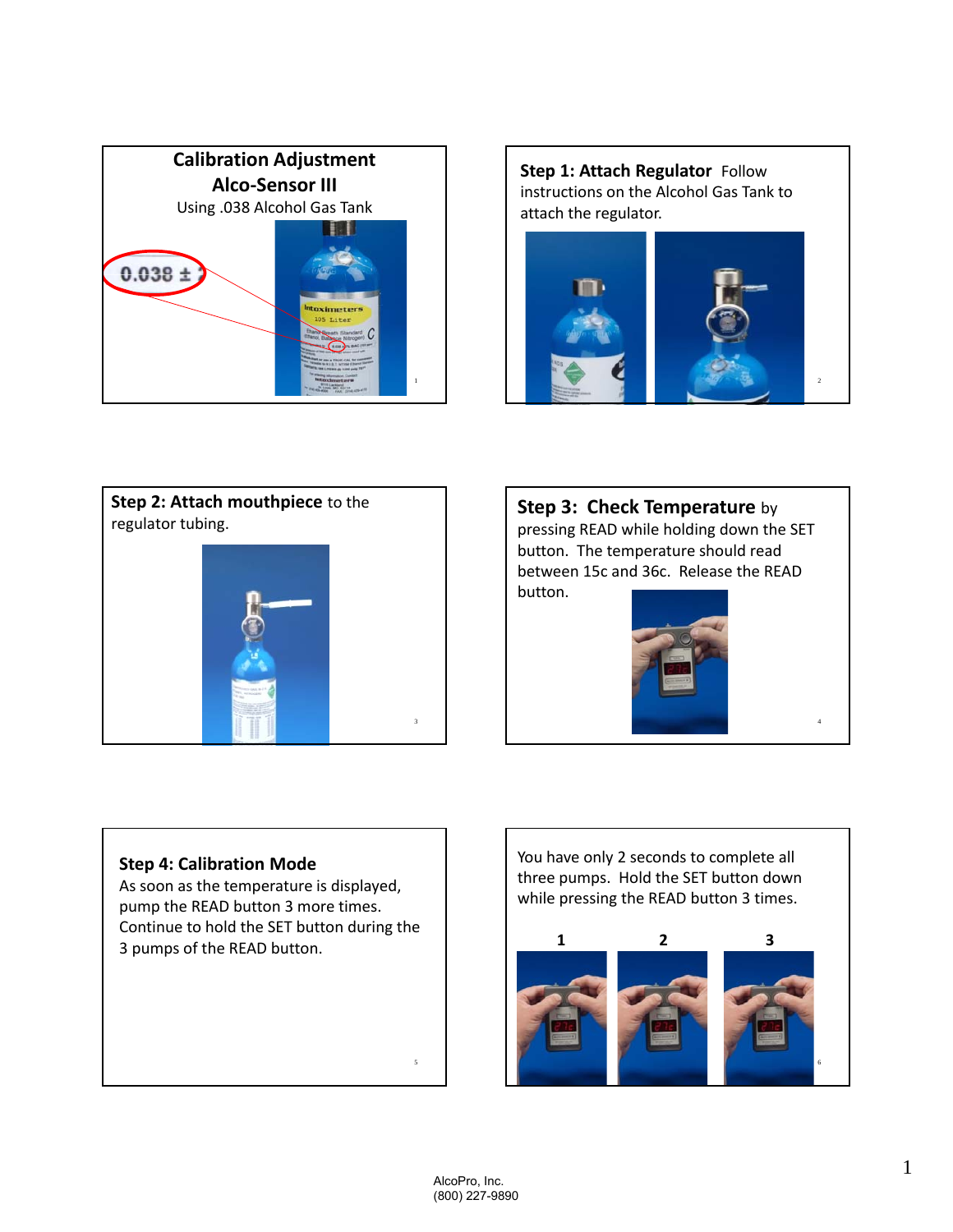If successful, the Alco‐Sensor III will momentarily display "CAL" followed by "BLn".



If the Alco‐Sensor does not display **CAL** and **BLn**, the timing of the 3 pumps was not correct.

8

Repeat Step 1.

**Step 5: Perform Blank** Release the SET button and press the READ button. A moving dash indicates that the sample is being evaluated.



After blank analysis, "SEt" will be displayed. Press the SET button and "Cal" will be displayed.



**Step 6: Standard Value** Review the elevation chart on the tank to calculate the alcohol concentration for the tank at your elevation. The value can also be determined from a True‐Cal device